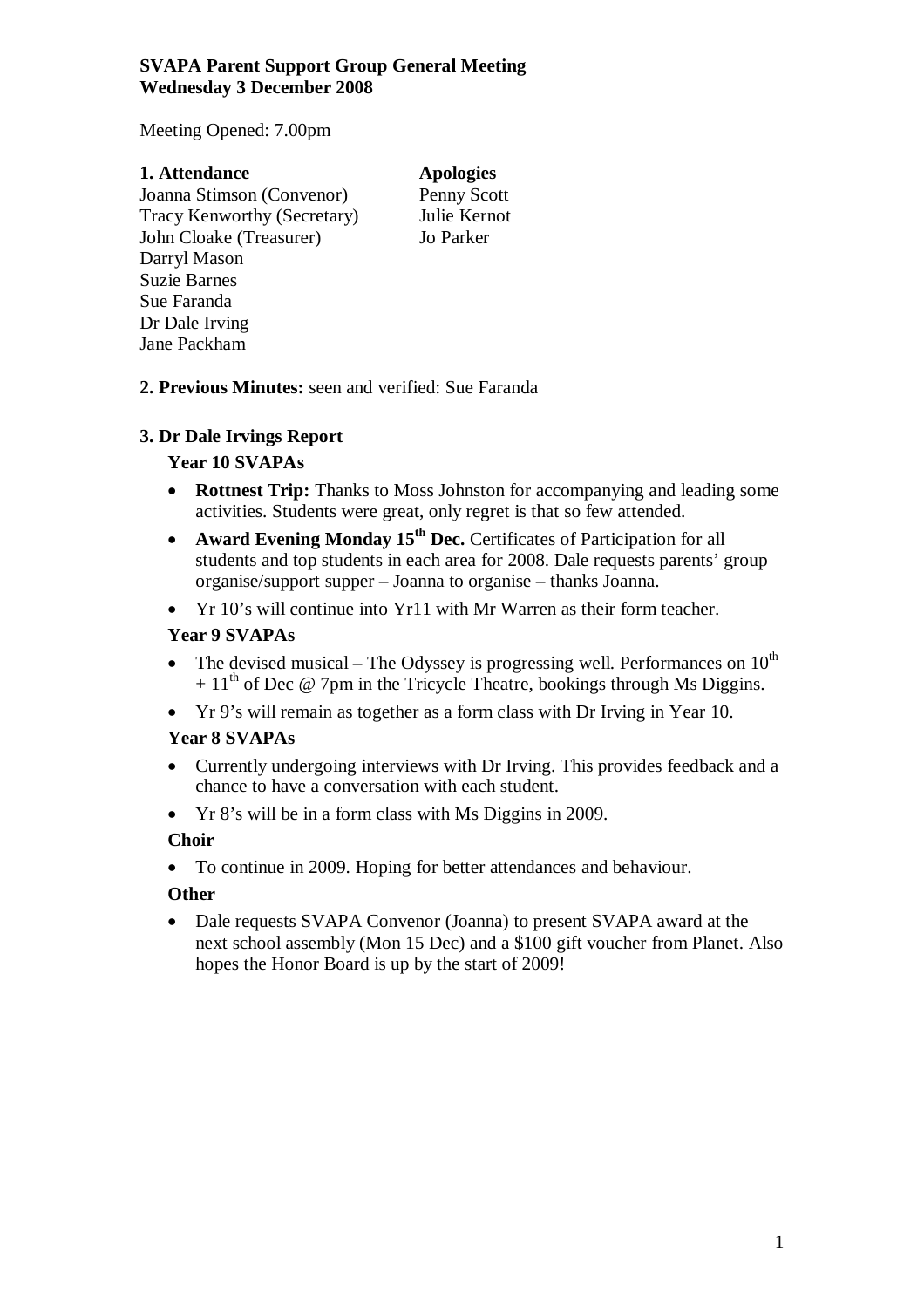## **4. Treasurer's Report**

SVAPA Treasurer John Cloake emailed the following summary…

|                                                                    | <b>Report to SVAPA 3 Deember 2008 – SVAPA</b>                           |            |             |
|--------------------------------------------------------------------|-------------------------------------------------------------------------|------------|-------------|
| Current balance                                                    |                                                                         |            | \$13,863.89 |
| Movements since last report:                                       |                                                                         |            |             |
| 3/11/2008                                                          | <b>CREDIT INTEREST</b>                                                  | \$21.57    | \$13,863.89 |
|                                                                    | Cheque Mt Lawley SHS Computer                                           |            |             |
| 31/10/2008                                                         | payment                                                                 | \$950.00   | \$13,842.32 |
| Outstanding cheques:                                               |                                                                         |            |             |
| Chq 266 WA Caterers for Rottnest Trip Yr 10s                       |                                                                         |            | \$933.45    |
| Horizons West for Awesome Arts<br>Chq 267                          |                                                                         |            | \$242.00    |
| Chq 268 Awesome Arts Festival entry                                |                                                                         |            | \$620.00    |
| Chq 269 Sondra Tate Reimburse food for Bello workshop lunch        |                                                                         |            | \$76.70     |
|                                                                    | Chq 270 Mt Lawley SHS for Camera (part of computer allocation) \$219.25 |            |             |
| Total                                                              |                                                                         |            | \$2091.00   |
| <b>Balance</b>                                                     |                                                                         |            | \$11,772.49 |
| Commitments:                                                       |                                                                         |            |             |
| \$50.00<br>Payment to Artist for disputed art storage??            |                                                                         |            |             |
| Computer (Paid so far \$4,580.60 commit was \$6,000)<br>\$1419.40  |                                                                         |            |             |
| Yr 10 camp Rottnest 2008 (original \$2480.00)<br>\$1546.55         |                                                                         |            |             |
|                                                                    | Composer and Music Recording \$3,000 has been paid                      |            |             |
| Choir support?Item for \$5000.00 removed                           |                                                                         |            |             |
| 2009 Director in Residence – Some to be spent in 2008<br>\$2000.00 |                                                                         |            |             |
| <b>Total Commitments</b>                                           |                                                                         | \$5,015.95 |             |
| Final                                                              |                                                                         | \$6,756.54 |             |

Deposit account \$5,000 rolled over for four months (28 August 2008)

John Cloake SVAPA Treasurer

#### **5. General Business**

- Motion to reimburse \$228 for bicycle hire at Rottnest. Motioned by John Cloake, Seconded by Suzie Barnes.
- Committee supports \$1,200.00 for Honour Board (reminder of previous commitment brought forward – November 2007) John moves to support previously agreed support. Seconded – Tracy.
- **Year 9 Odyessey performance Year 9** parent to co-ordinate supper Tracy to do (with help from Joanna for letter to notify parents and Suzie for organising the supper box).
- **Art Production 2009. 8<sup>th</sup> May.** Arts Festival (Friday) everyone gets involve in some way. Some suggestions: Speed workshops with  $ECU - \frac{1}{2}$  day, Theatre sports, contacts from ex Mt Lawley students to come and perform etc. Finishing with a concert at the end of the day.